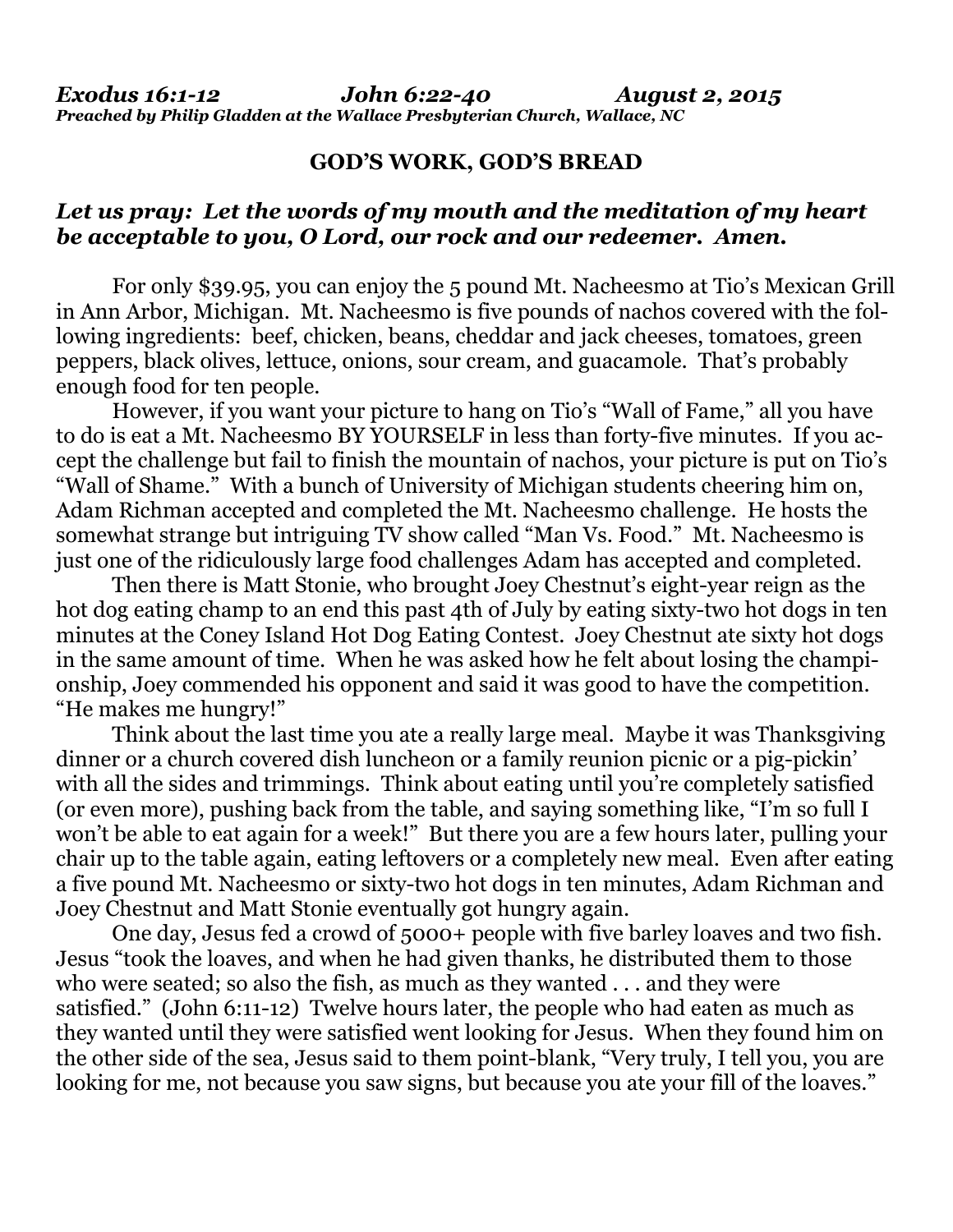It was breakfast time! The people were hungry — again! Even though they had eaten as much as they wanted the night before, they were hungry again. So, they went straight to the source of the bread, only to get more than they bargained for — much as Nicodemus and the Samaritan woman at the well and man born blind who received his sight and Lazarus' sister, Martha, received more than they ever expected or imagined.

 "Scripture interpreting Scripture" is a bedrock Presbyterian, Reformed principle of reading and studying and hearing God's Word. In that spirit, listen to something else Jesus said about bread and work and daily life, this time from his Sermon on the Mount in Matthew's gospel:

 "Therefore I tell you, do not worry about your life, what you will eat or what you will drink, or about your body, what you will wear. Is not life more than food, and the body more than clothing? Look at the birds of the air; they neither sow nor reap nor gather into barns, and yet your heavenly Father feeds them. Are you not of more value than they? And can any of you by worrying add a single hour to your span of life? And why do you worry about clothing? Consider the lilies of the field, how they grow; they neither toil nor spin, yet I tell you, even Solomon in all his glory was not clothed like one of these. But if God so clothes the grass of the field, which is alive today and tomorrow is thrown into the oven, will he not much more clothe you—you of little faith? Therefore do not worry, saying, 'What will we eat?' or 'What will we drink?' or 'What will we wear?' For it is the Gentiles who strive for all these things; and indeed your heavenly Father knows that you need all these things. But strive first for the kingdom of God and his righteousness, and all these things will be given to you as well." (Matthew 6:25-33)

 Jesus said to the crowd looking for breakfast on the morning after, "Do not work for the food that perishes, but for the food that endures for eternal life, which the Son of Man will give you." Now there's something we can all relate to — working for food that perishes. Surely it's no coincidence that we talk about someone being the main "breadwinner" in the family. We call the money we earn "bread" or "dough." So, we work hard to earn the bread we need to buy the bread we need. We eat the bread we've bought with the bread we've earned, but we always get hungry again.

 The people there by the side of the sea that morning were looking for real bread to fill their stomachs. Jesus took the idea of bread and ran with it to talk about quality and meaning and purpose in life. Even if we edit Jesus' words and make them more generic, they still pack a punch: "Do not work for the things that perish, but for the things that endure for eternal life, which the Son of Man will give you." In 1902, John D. Rockefeller was worth about \$200 million, an amount that eventually grew to \$900 million. When he died in 1937, his fortune was estimated to be \$1.4 billion. When he was asked once, "How much money is enough money?" he replied, "Just a little bit more."

 That seems to be the gist of Jesus' words about God's work and God's bread. When we work for the food that perishes, just a little bit more always seems to be the goal. If I just had a little bit more \_\_\_\_\_\_\_, then I could \_\_\_\_\_\_. Fill in the first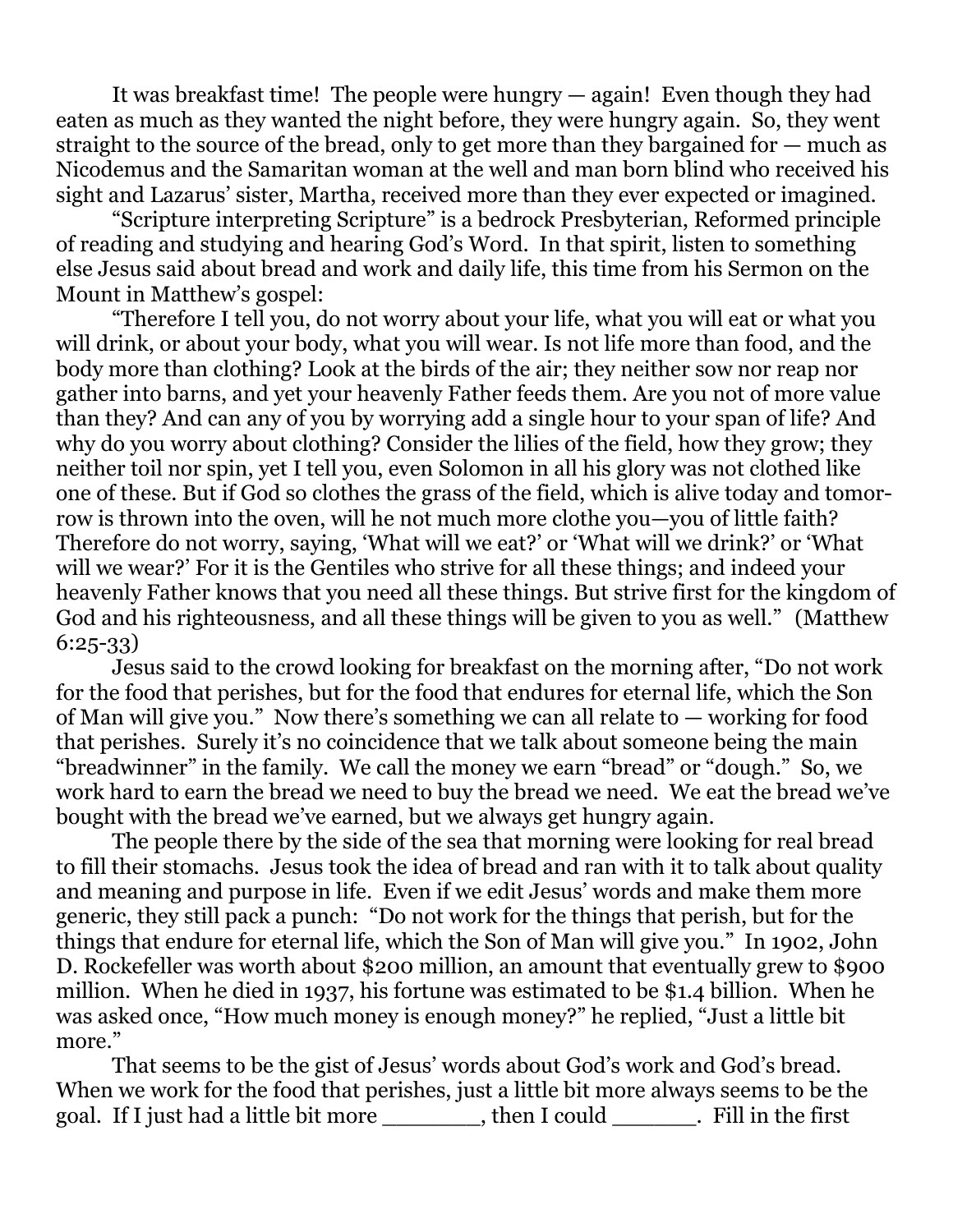blank with almost any "thing" and you catch the drift of this conversation Jesus had with the people who had come for breakfast.

 Our "daily bread" is certainly very important. Jesus even taught us to ask God for that very thing when we pray, "Give us this day our daily bread." But it's worth noting that we are asking *God* to give us what we need. We are not relying on our own strength and abilities. The people by the sea the next morning brought up their ancestors eating the manna in the wilderness. Remember what Dottie read from the Exodus story: "The Lord spoke to Moses and said, 'I have heard the complaining of the Israelites; say to them, 'At twilight you shall eat meat, and in the morning you shall have your will of bread; then you shall know that I am the Lord your God.'"

 Near the end of his life, Moses himself reminded the Israelites of their manna experience in the desert wilderness. He preached words that remind us of Jesus' message about "the food that endures for eternal life" — "[The Lord your God] humbled you by letting you hunger, then by feeding you with manna, with which neither you nor your ancestors were acquainted, in order to make you understand that one does not live by bread alone, but by every word that comes from the mouth of the Lord." (Deuteronomy 8:3) That's where today's Prayer for Illumination comes from. It reminds us there's more to life than working for the things that perish.

 So, what are we supposed to do? That's exactly what those people by the sea asked Jesus, "What must we do to perform the works of God?" The answer is the same for us as it was for those folks 2000 years ago who were looking for "just a little bit more" — "This is the work of God, that you believe in him whom he has sent." We don't know if Jesus fed breakfast to that crowd by the sea that morning. Maybe he did. After all, he had compassion on them the night before because they were in a lonely place with nothing to eat. Their situation hadn't changed much overnight.

 Whether or not he fed them again, Jesus used the opportunity to talk about life priorities. When your stomach is rumbling, that focuses your attention on finding something to eat so you can have the energy you need to do the work you need to do and to be satisfied. In light of that physical reality, think about what it means for you and me when Jesus says, "I am the bread of life. Whoever comes to me will never be hungry, and whoever believes in me will never be thirsty." The bread of life gives us the spiritual energy, the grace and salvation, the strength we need to do God's work and to be satisfied. When we eat as much as we want of the bread of life, we will be satisfied.

 We know what happens to our physical bodies and lives if we don't get enough to eat. Why would we think it would be any different for our lives of faith? If we are not nourished on the food that endures for eternal life, we will find it very hard to do God's work, even believing in the one whom God has sent.

 There's something sacramental about the story of Jesus feeding the 5000 with five loaves and two fish. We hear it in the language of the story itself, "He took the loaves, and when he had given thanks, he distributed them to those who were seated." But we also hear it in the connection Jesus makes between God's work and God's bread

— "This is the work of God, that you believe in him whom he has sent . . . For the bread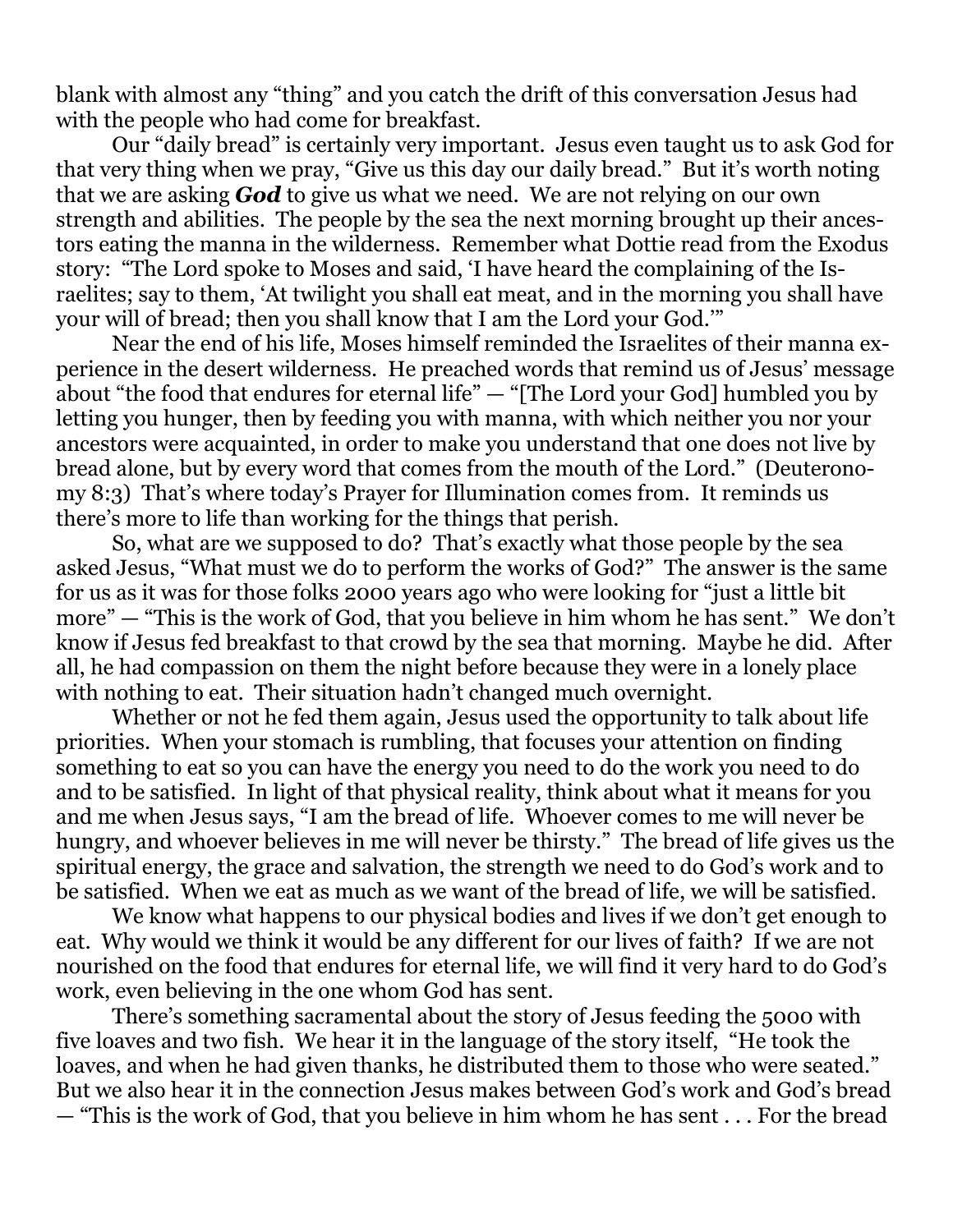of God is that which comes down from heaven and gives life to the world . . . I am the bread of life. Whoever comes to me will never be hungry, and whoever believes in me will never be thirsty."

 When you eat lunch today, take a minute to thank God for the food you enjoy. Also, thank God for the food that endures for eternal life, for the bread of life. Thank God for the sustenance and strength and life God's food gives you to do God's work.

 In March of this year, Dr. Fred Craddock died. He was described as "like no other preacher you have ever heard." He was a great storyteller. As I was reading for today's sermon, I came across this story he told about a memorable meal. As you listen to Dr. Craddock's story, think about God's grace and goodness in your life and how God offers us what we need to do God's work in the world.

 Dr. Craddock had been invited to give two lectures at the University of Winnipeg in Canada, in mid-October. As he left the lecture hall on Friday afternoon, it was beginning to spit a little snow. Craddock said: "I was surprised, and my host was surprised because he had written, 'It's too early for cold weather, but you might bring a little windbreaker, a light jacket.'" "The next morning when I got up," Craddock says, two or three feet of snow pressed against the door. The phone rang, and my host said, "We're all surprised by this. In fact, I can't come get you to take you to breakfast, the lecture this morning has been canceled, and the airport is closed. If you can make your way down the block and around the corner, there is a little depot, a bus depot, and it has a café. I'm sorry." I said, "I'll get around." I put on that little light jacket; it was nothing. I got my little cap and put it on; it didn't even help me in the room. I went into the bathroom and unrolled long sheets of toilet paper and made a nest in my cap so that it would protect my head against that icy wind.

 I went outside, shivering. The wind was cold, the snow was deep. I slid and bumped and finally made it around the corner into the bus station. Every stranded traveler in Western Canada was there, strangers to each other and to me, pressing and pushing and loud. I finally found place to sit, and after a lengthy time a man in a greasy apron came over and said, "What'll you have?" I said, "May I see a menu?" He said, "What you want a menu for? We have soup." I said, "What kinds of soup do you have?" And he said, "Soup. You want some soup?" I said, "That was what I was going to order  $-$  soup." He brought the soup, and I put the spoon to it  $-$  Yuck! It was awful. It was kind of gray looking; it was so bad I couldn't eat it, but I sat there and put my hands around it. It was warm, and so I sat there with my head down, my head wrapped in toilet paper, bemoaning and beweeping my outcast state with the horrible soup. But it was warm, so I clutched it and stayed bent over my soup stove.

 The door opened again. The wind was icy, and somebody yelled, "Close the door!" In came this woman clutching her little coat. She found a place, not far from me. The greasy apron came, "What you want?" She said, "Glass of water." He brought a glass water, took out his tablet, and said, "Now what'll you have?" She said, "Just the water." He said, "You have to order, lady." "Well, I just want a glass of water." "Look, I have customers that pay — what you think this is, a church or something? Now